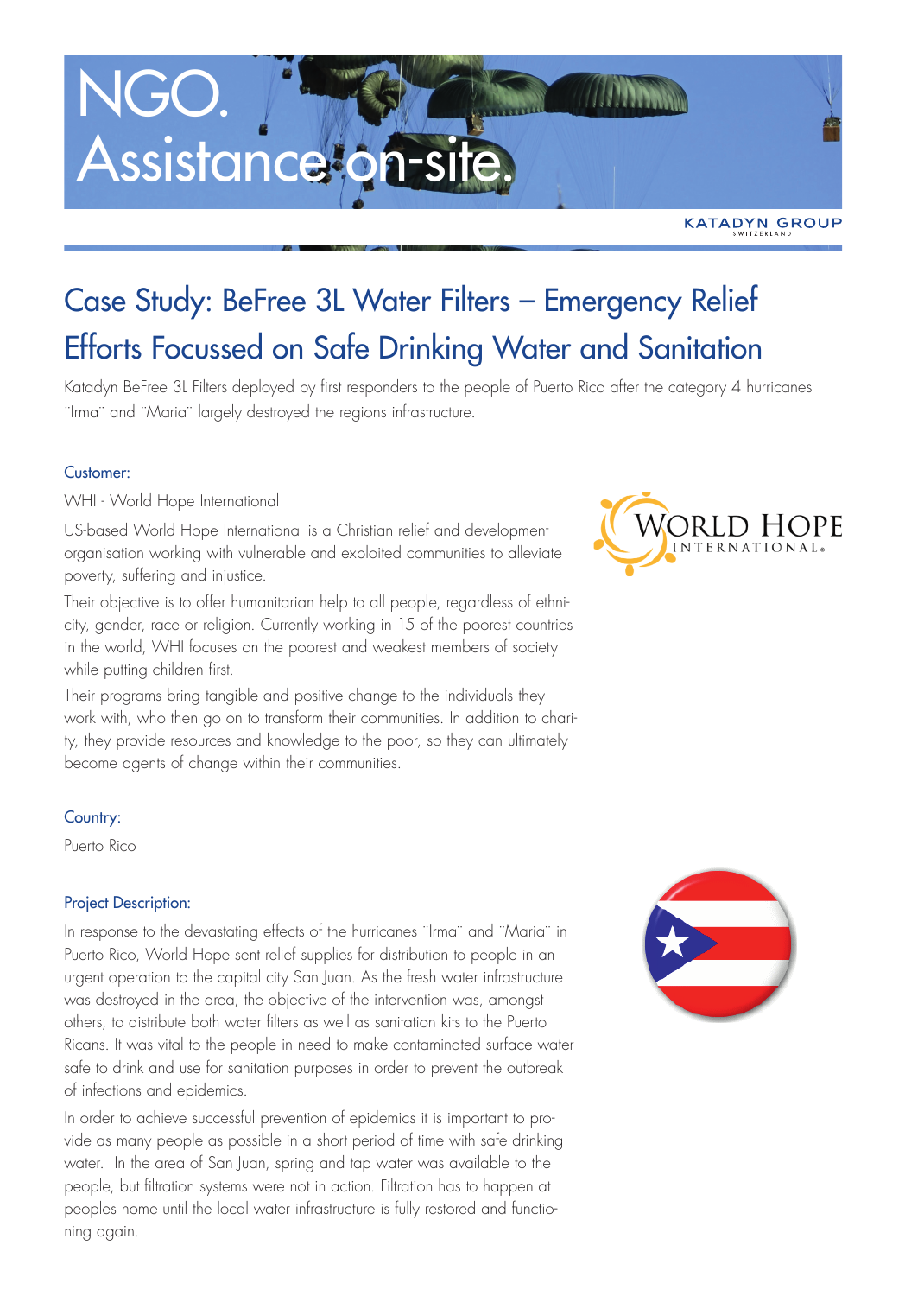**KATADYN GROUP** 

The filters used have to meet the everyday needs for hydration and sanitation of a family.

Therefore 1 filter per household had been disseminated together with sanitation kits. As this was meant to be a temporary fix for the people, the filter of choice was the Katadyn BeFree 3L.

#### Key requirements to their filter units:

- Provision of safe drinking water as drinking water as well as clean water for sanitation purposes (e.g. basic washing)
- Extra easy and intuitive handling: There is no time to provide user training in such large numbers in short notice. Easy to understand filter manuals in local language are provided though.
- Minimal number of parts/components: Basically no assembly has to be done by the end- user in order to prevent faulty assembly.
- No accessories /no maintenance tools needed. As the Katadyn BeFree 3L doesn't require backflushing, there is no syringe needed for the device. This prevents handling mistakes and increases user friendliness. It also helps to make the product self-explanatory.
- Maximum logistical efficiency: as the filter units were flown into Puerto Rico, it is essential that capacity weight ratio per item is optimised to a practical minimum and that the packing of them is kept as small as possible. The filters themselves must be portable in case people have to fetch their water from further afield sources.
- Off-grid reliability: the filters must be operational without an external power source, as it has to be assumed that power is not available in the disaster area.

### Product Details:

The Product of choice to meet the requirements mentioned above is the Katadyn BeFree 3L. It is the most compact, lightweight and versatile water filter for small groups/families in the Katadyn portfolio. It can be used for 3 different purposes:



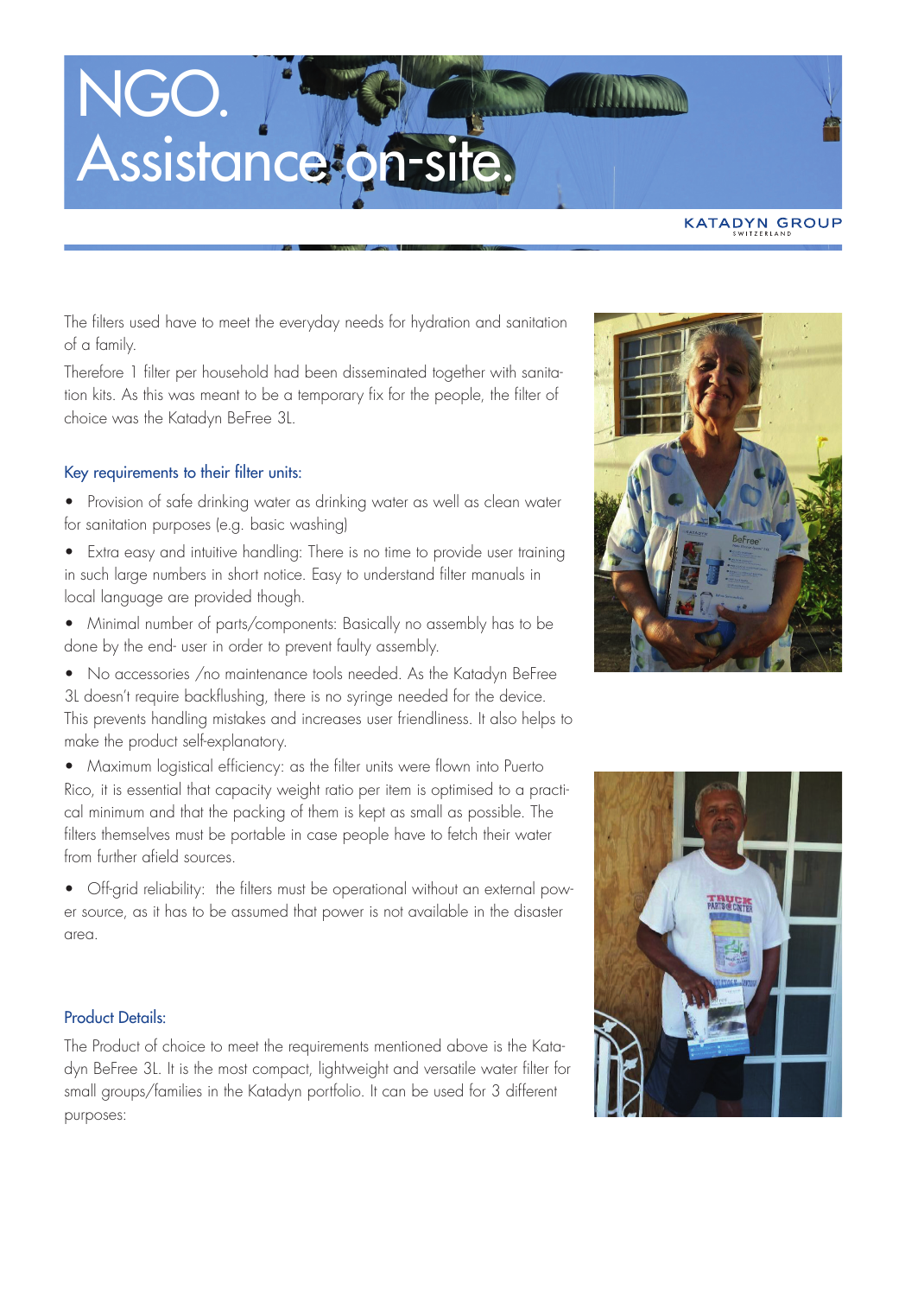**KATADYN GROUP** 

#### 1. Fill & drink straight from the filter:

The system provides practically instant safe drinking water to rehydrate if no water infrastructure is available. After drinking, the empty softflask can be folded up until the next water source is encountered. When weight and pack size are a concern, this option offers the highest flexibility.

#### 2. Use as a reservoir & drink later:

The integrated 3L Hydrapak softflask can be filled up and used as a water reservoir for short-term hydration. 3L of safe drinking water are available instantly to the user, whenever needed.

#### 3. Filter & fill additional reservoirs:

With its very simple operation and high flow rate the system operates faster than any pump filter or chemical filtration device. Therefore, it can be used to filter and fill water into larger water containers if safe storage containers are available.

The use of the Katadyn BeFree 3L Water Filter System is very simple and intuitive:

- 1. Fill up the Waterbag
- 2. Insert the filter cartridge (Screwtop)

3. Filter straight from the flask by squeezing the water through the filter membrane into the mouthpiece

#### Maintenannce:

With the EZ- Clean Membrane, field maintenance is very simple and ensures a lifetime of up to 1000L for the system. Just fill the flask with water (also works with contaminated water), fix the filter cartridge and shake the entire system. Alternatively, the filter cartridge can be removed and gently swished in any lake, river or stream. By doing so, any debris is washed off the membranes and the filter is ready to be used again. Backflushing is not necessary.